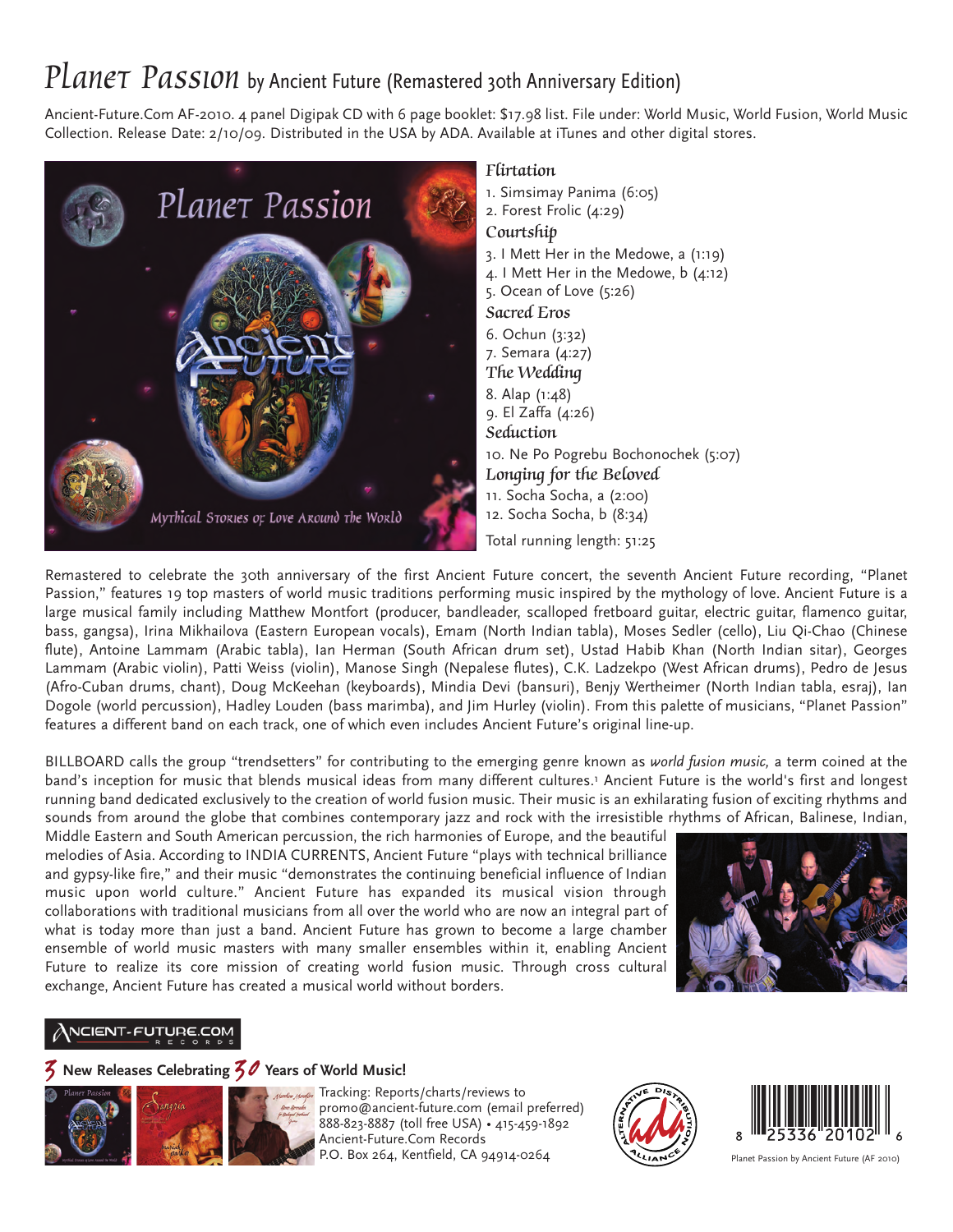## Promotional Overview

- Free in-store play CD demos and posters.
- Listening station programming.
- Radio airplay (over 317 CMJ, NPR, PRI and ZMR reporting programs).
- International and regional reviews (see below). National ads (Jazziz, The Beat, Dirty Linen).
- Major Internet presence: Google lists over 100,000 music pages on Ancient Future
- Nine #1 most downloaded songs (source: mp3.com).
- Available for in-store appearances.
- Performing 35 concerts per year average since 1979. Booking: 888-823-8887.
- Retail and media promotion.
- Includes world mythology booklet.

#### Reviews: Retail



11 x 17 color poster

*"Ancient Future is a Bay Area based group and is one of the originators of the influential music genre called 'world fusion.' The term was coined in 1978 to describe the exciting new music the band was then creating. Developing through various incarnations over the years, Ancient Future has now produced what might be their best work yet. The theme of 'Planet Passion' is love, from initial flirtation, to courtship, to union and longing again for the beloved. Matthew Montfort, the band's leader and guitarist extraordinaire, put together this winning ensemble and did the artful arrangements. While there are many beautifully performed ethnic instrumentations and voices, from Nepalese to Balinese to Russian, the overall sound is distinctive, inventive and, appropriate enough, seductive. 'Planet Passion' is a perfect CD for being marooned for a long time with someone you really, really like."* — Lee Starkey, EAST WEST MAGAZINE

#### Radio

#### **Best of Echoes Listener Poll WInner.** #1 Echoes TOP 20, #1 MP3.com World, #11 ZMR World

*"Ancient Future weren't the first to merge music from around the world, but they were the ones who coined the term world fusion. They've been living that vision for a quarter of a century. Now, after a nine-year silence, they've released another powerful reminder of that dream. India has always been at the heart of Ancient Future's world fusion. Founder and only remaining original member Matthew Montfort plays a special, scalloped fretboard acoustic instrument that lets him get the bends of an Indian sitar. He uses it to weave seductive melodies, and his exchanges with Indian sitarist Habib Khan on "Socha, Socha" are exhilarating. Singer Irina Mikhailova, from Medicine Drum and Lumin is the first vocalist in Ancient Future. Singing in vocalese and her native Kazakh tongue, she is intoxicating. From the gamelan cycles of "Semara" to the exuberance of "Forest Frolic," Ancient Future is the sound of the global bazaar in ecstasy."* — John Diliberto (host of Echoes), AMAZON.COM

#### Print

*"If the members of the United Nations formed a world-fusion band, it might look and sound a little something like Ancient Future's re-issue of their seventh recording. At its best, Planet Passion strives to preserve the world's vast musical heritage via international collaboration: the idea that one protects the old by creating something new. This is at the heart of fusion music and the heart of Ancient Future's global aesthetics,* too: a diverse, unified world without borders, a multicultural community, a new, reconstituted sonic reality." — Ryan Allen, LEO WEEKLY

*"Shamelessly beautiful, 'Planet Passion' is easily the pinnacle of this group's long career."* — Bob Tarte, THE BEAT

*"From romantic sitar on 'Socha Socha' to light, delicate vocals on 'Ocean of Love,' and ranging across multiple continents for musical origins, Ancient Future's Planet Passion album offers a lot to be enthusiastic about. The band is the longest-performing world fusion group, having formed in 1978, yet they retain their inventiveness in developing new sound and style melds. 'I Mett Her in the Medowe' [is] a mysterious Scottish mandora melody from 1615 with the ornaments and note bends of the scalloped fretboard guitar, an instrument combining aspects of the South Indian vina with the steel string guitar. Again, it's an elegant success.'Ne Po Pogrebu Bochonocheck' is about a young couple's first night together. It features vocals by artist Irina Mikhailova, which combine effectively, if almost eerily, with the band's Eastern sound. Meanwhile, 'El Zaffa' brings in the Arabic influence of a lively wedding march, and becomes another of Ancient Future's excellent adaptations. 'Forest Frolic' is a playful, spritely conjunction of bamboo flute work by two Asian flute virtuosos. Chinese multi-instrumentalist Liu Qi-Chao and Nepali bansuri master Manose Singh join efforts, and the result is truly splendid — joyous and lilting. What a welcome return for Ancient Future. Devotees of the best in world fusion will surely wish to add 'Planet Passion' to their collections."* — Murrday Fisher, ALL MUSIC GUIDE

#### Internet

*"Aptly named, 'Planet Passion' turns tantalizing poly-cultural rhythms and passionate melodies into sizzling, sexy music guaranteed to melt stereo speakers as well as hearts and inhibitions. It is music that irresistibly moves both body and soul. But then, one expects nothing less from the visionary players for whom the description "world fusion" was coined. Laying the groundwork for some of today's most successful worldbeat acts like Jai Uttal and the Pagan Love Orchestra, Vas, Dead Can Dance and even the jazz-worldbeat band, Shadowfax, Ancient Future has grown into a global village of 19 musicians whose rich heritage includes erotic rhythms, sensuous voices and inspired instrumentation from Africa, India, Asia (especially Bali), South America and the Middle East. The tunes included are diverse, yet equally captivating, evoking all that is most appealing about music from a global village."* — CDNOW.COM